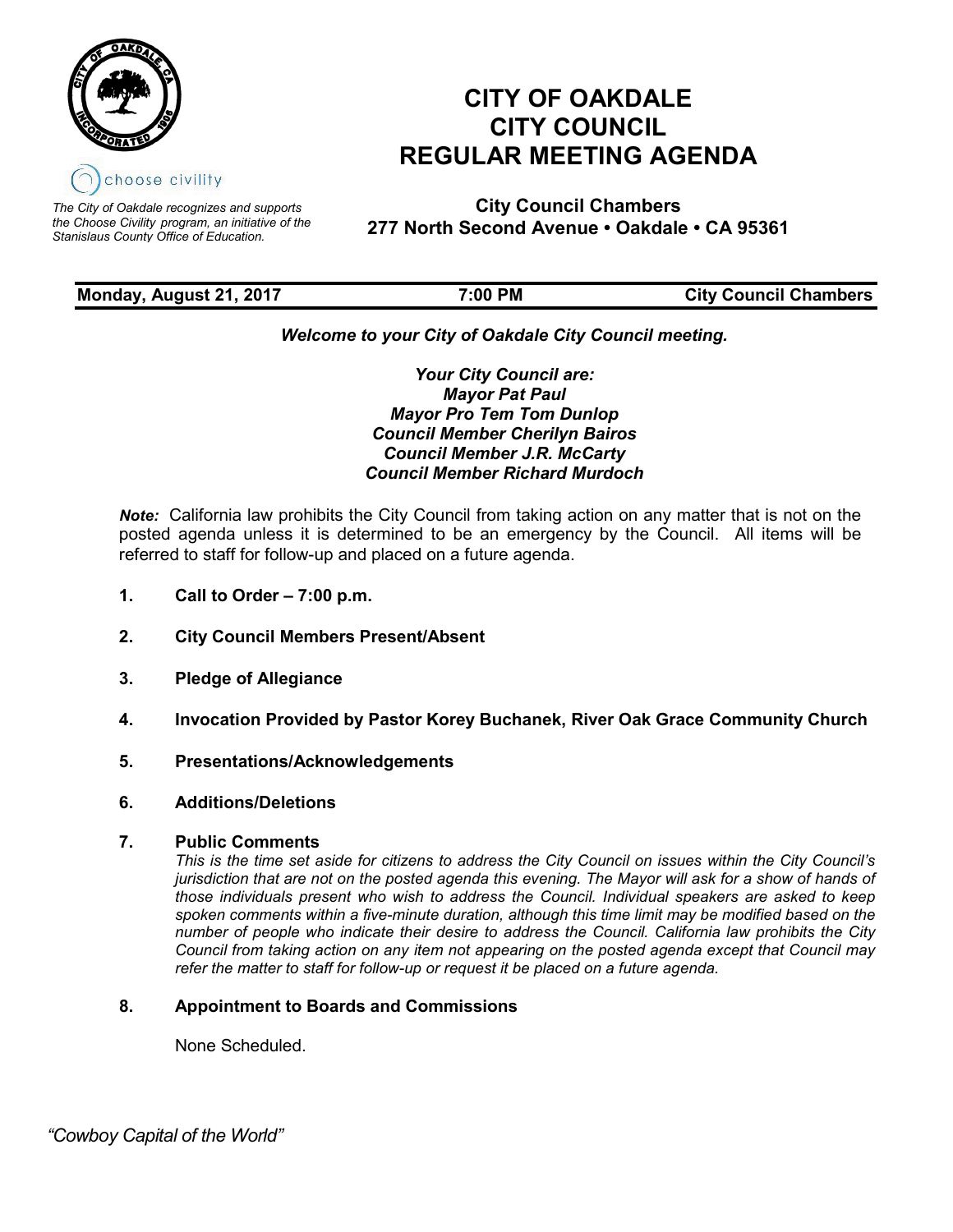

#### **Next City Council Resolution: 2017-101 Next Ordinance: 1250**

## **9. City Council Consent Agenda**

The consent agenda is comprised of Items 9.1 through 9.5. Unless there is discussion by a member of the audience/Council they may be approved in one motion.

- 9.1: Approve the Regular City Council Meeting Minutes of August 7, 2017.
- 9.2: Receive and File the Warrant List for the period of August 3, 2017 to August 14, 2017.
- 9.3: Waive Readings of Ordinances/Resolutions except by Title.
- 9.4: Adopt Resolution 2017-\_\_\_\_, a Resolution of the City of Oakdale City Council Accepting the \$129,950.00 Airport Erosion Control Project Improvements and Authorizing the Filing of a Notice of Completion.
- 9.5: Adopt Resolution 2017- , a Resolution of the City of Oakdale City Council Accepting the \$413,708.50 Valley View Phase III Project Improvements and Authorizing the Filing of a Notice of Completion.

### **10. Public Hearings**

None scheduled.

## **11. Staff Reports**

11.1: Consider A Resolution Of The City Of Oakdale City Council Authorizing A Contract Award To United Pavement Maintenance For The East "C" Street Phase III Pavement Project In The Amount Of \$260,914.64, A 10% Contingency In The Amount Of \$26,000.00 And 10% Construction Engineering In The Amount Of \$26,000.00 To Be Funded From The Regional Surface Transportation Program (RSTP) In The Amount Of \$237,526.00 And Gas Tax Fund 215 In The Amount Of \$75,388.64 For A Grand Total Project Budget Of \$312,914.64.

Recommended Action: Adopt Resolution 2017- , A Resolution Of The City Council Of The City Of Oakdale Authorizing A Contract Award To United Pavement Maintenance For The East "C" Street Phase III Pavement Project In The Amount Of \$260,914.64, A 10% Contingency In The Amount Of \$26,000.00 And 10% Construction Engineering In The Amount Of \$26,000.00 To Be Funded From The Regional Surface Transportation Program (RSTP) In The Amount Of \$237,526.00 And Gas Tax Fund 215 In The Amount Of \$75,388.64 For A Grand Total Project Budget Of \$312,914.64.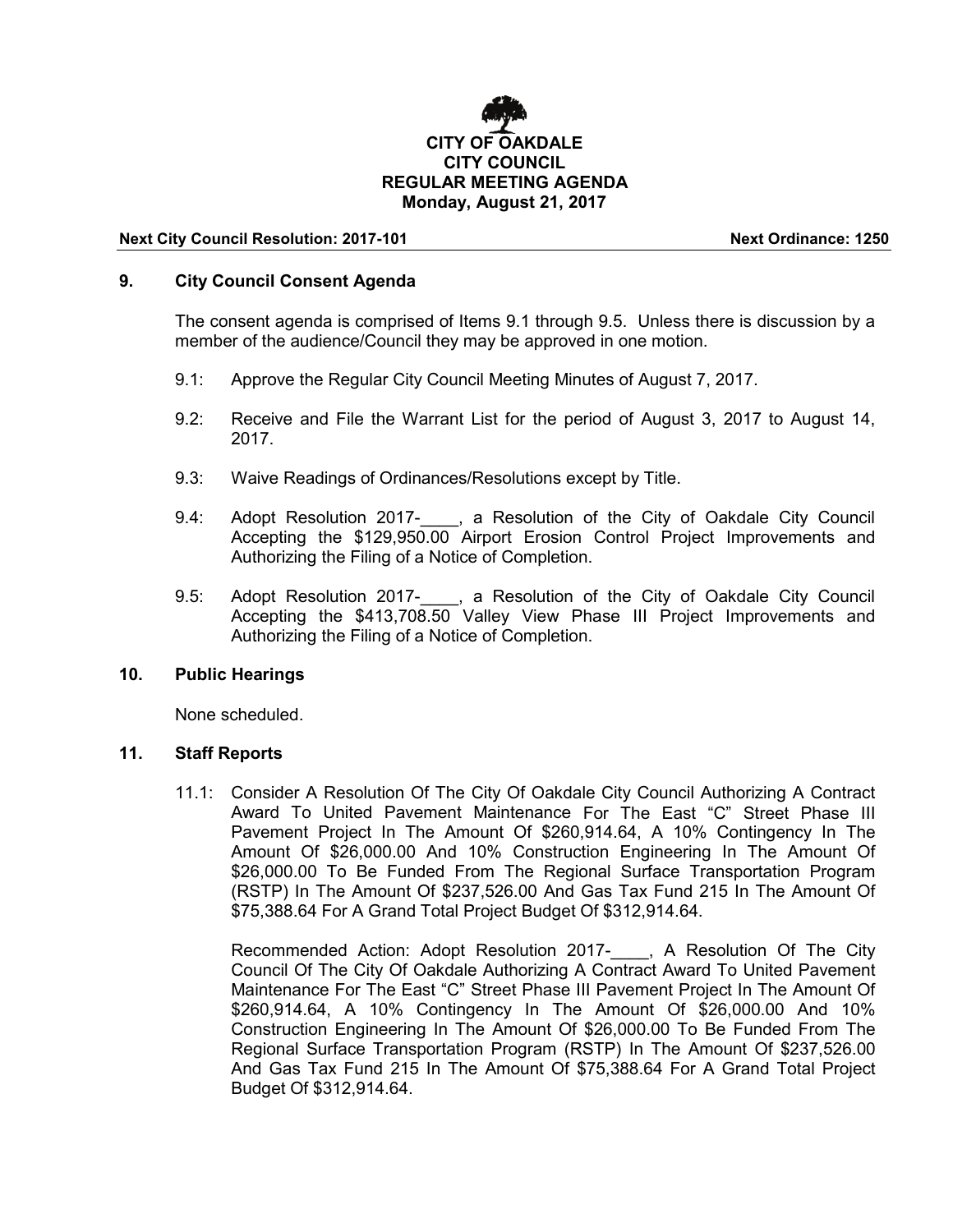

#### **Next City Council Resolution: 2017-101 Next Ordinance: 1250**

11.2: Consider A Resolution Of The City Of Oakdale City Council Authorizing A Contract Change Order For The East "C" Street Phase II Pavement Project With McFadden Construction, Inc. In The Amount Of \$58,336.39 and an Increase in Contingencies In The Amount Of \$5,873.76 for a Total Construction Budget of \$448,000.00.

Recommended Action: Adopt Resolution 2017-\_\_\_\_, A Resolution Of The City Council Of The City Of Oakdale Authorizing A Contract Change Order For The East "C" Street Phase II Pavement Project With McFadden Construction, Inc., In The Amount Of \$58,336.39 And An Increase In Contingencies In The Amount Of \$5,873.76 For A Total Construction Budget Of \$448,000.00.

11.3: Consider a Resolution of the City of Oakdale City Council Approving The Downtown Parking Improvement Project And Appropriating \$125,190 From Fund 245 – Economic Development Fund To Design, Construct And Inspect Phase 1 Of The Project.

Recommended Action: Adopt Resolution 2017-\_\_\_\_, a Resolution of the City Council of the City of Oakdale Approving The Downtown Parking Improvement Project And Appropriating \$125,190 From Fund 245 – Economic Development Fund To Design, Construct And Inspect Phase 1 Of The Project.

# **12. City Manager's Report**

12.1: August 2017 Department Reports.

#### **13. City Council Items**

#### **14. Adjournment**

In compliance with the Americans with Disabilities Act, if you need special assistance to participate in this meeting, please contact City Hall, 209-845-3571. Notification 48 hours prior to the meeting will enable the City to make reasonable arrangements to ensure accessibility to this meeting. (28CFR 35.102-35.104 ADA Title II).

Any documents produced by the City and distributed to a majority of the City Council regarding any item on this agenda will be made available in the City Clerk's office at City Hall located at 280 North Third Avenue, Oakdale, California.